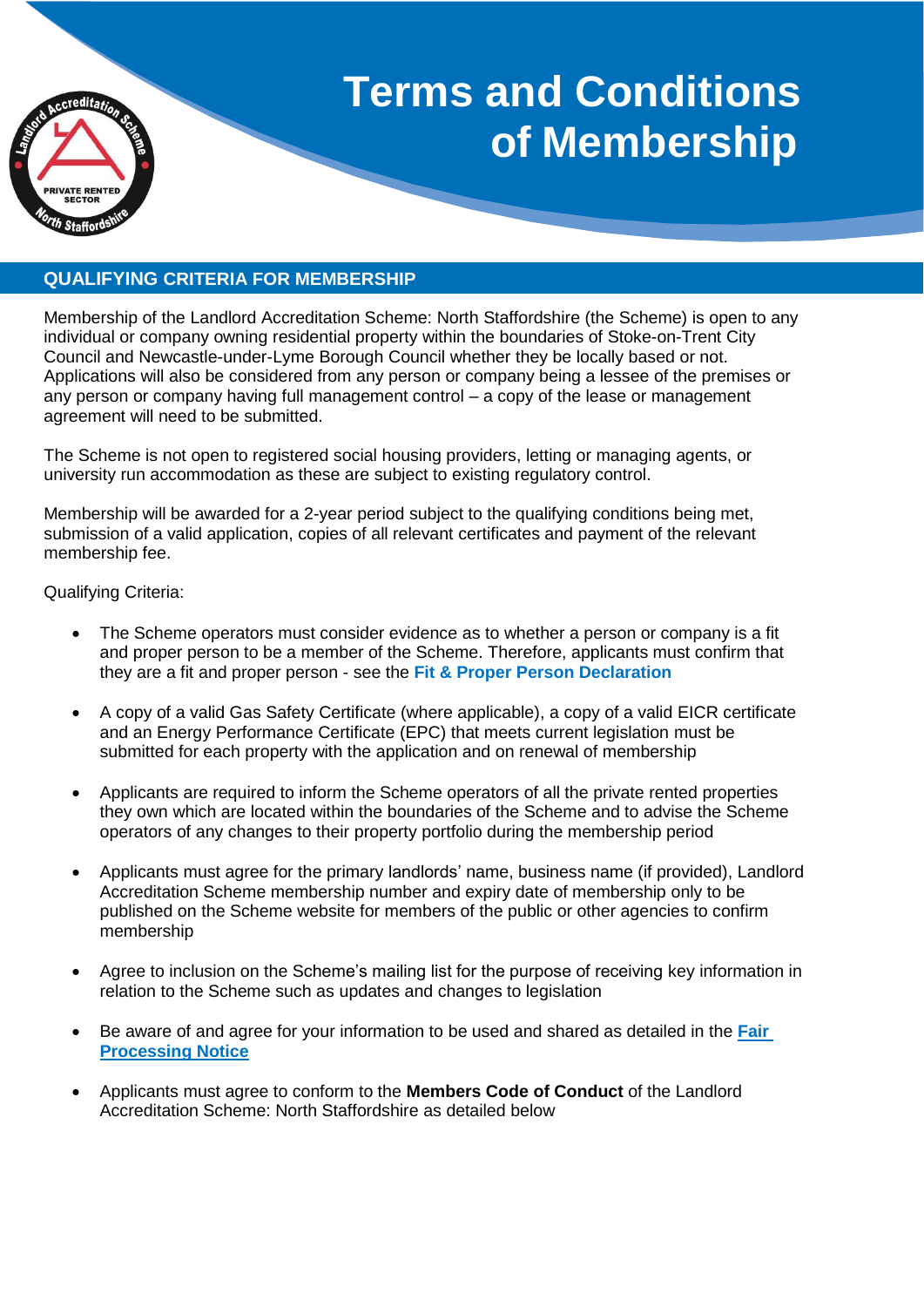## **MEMBERS CODE OF CONDUCT**

#### **Property standards**

Members must:

- a) Ensure that their properties are compliant with all statutory or legal requirements including but not limited to planning, building control, fire authority and HMO licensing
- b) Hold copies of all relevant safety certificates in respect to gas installation and appliances and electrical installation condition reports for the property that have been provided to the tenant
- c) Take all reasonable steps to ensure that the accommodation provided does not fall below the current minimum legal standards, in that it is in a reasonable state of repair, has adequate fire safety and amenities and meets good standards of management
- d) Attend to all disrepair or defects in the property promptly when notified by your tenant or agent
- e) Upon request, arrange access for authorised officers to inspect any of their properties they own within the Scheme boundaries. These inspections are to ensure that they meet current legal and scheme requirements
- f) Comply with all requests from the local authorities to improve the property conditions following a formal or routine inspection where defects were noted. Failure to do so could result in an enforcement notice being served and removal from the Scheme

#### **Management Code**

- g) To act fairly, legally, honestly and reasonably in all dealings with tenants and respect their rights to peaceful and quiet enjoyment of the property
- h) Not to discriminate against people with 'protected characteristics' under the [Equality Act](https://www.equalityhumanrights.com/en/equality-act-2010/what-equality-act)  [2010.](https://www.equalityhumanrights.com/en/equality-act-2010/what-equality-act) This means landlords or their agents must not treat prospective and/or existing tenants less favourably than others just because of their age, sex, disability, race, religion or belief, sexual orientation, marriage and civil partnership, pregnancy and maternity, or gender reassignment
- i) To promptly acknowledge all communications received from the tenant and respond appropriately
- j) Apart from emergencies, give the tenant reasonable notice (at least 24 hours, in writing, stating reasons) when access to the property is required by the landlord, agent or contractor)
- k) To provide tenants with a written tenancy agreement, together with a current inventory, a contact telephone number and details of an emergency contact
- l) To ensure that all legislation is complied with in relation to the start of a tenancy including but not limited to Tenancy Deposit, How to Rent guide
- m) Not to cause or allow harassment to a tenant or instruct or undertake any action that involves the tenant being illegally evicted or harassed
- n) Not to include any terms or conditions in the tenancy agreement that could be classed as potentially unfair under the Unfair terms in Consumer Contracts Regulations 1999 (the regulations) and must not charge any fees apart from those determined as allowable under the Tenant Fees Act
- o) To ensure that all tenancies are advertised with transparency and free from misrepresentation
- p) In cases where you are a resident landlord, the lodger should be made fully aware that you are occupying the property as your principle home